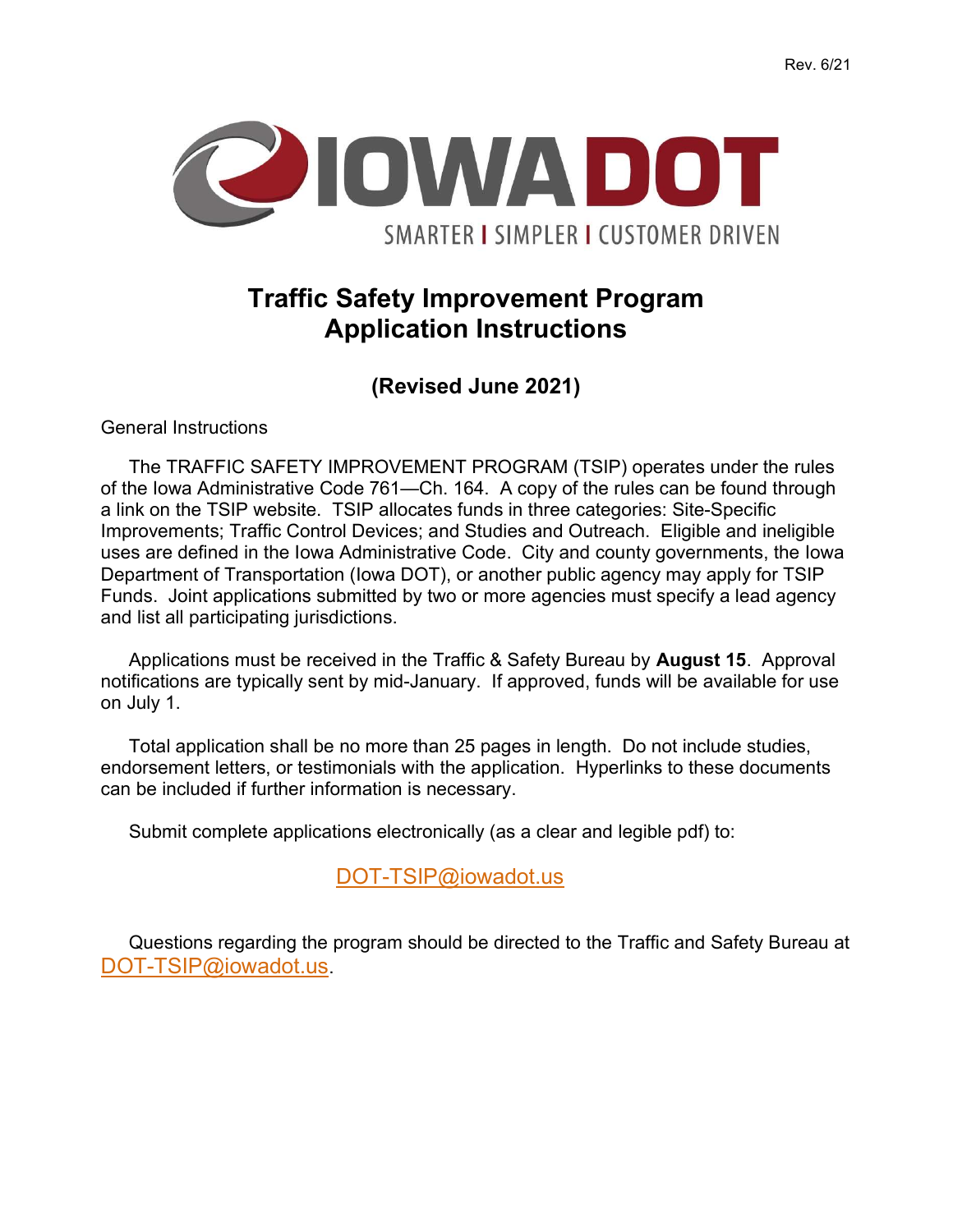## SITE-SPECIFIC Application Requirements

Each of the following documents shall be included with a Site-Specific Improvements application. In the upper right-hand corner of each page, include the letter (shown below) which the document supports. Electronic submittals are required and should be combined into a single file (as a clear and legible pdf).

- A. APPLICATION CERTIFICATION(S) or RESOLUTION(S) approved by the applying local government(s) (must be dated within the past 12 months). The application should be endorsed by the local government submitting the application and include assurance that any funded improvements will be adequately maintained. A scanned copy is acceptable.
- B. NARRATIVE describing existing conditions, the proposed concept, and safety justification. Include speed limits, clear zone and Manual on Uniform Traffic Control Devices (MUTCD) requirements. The intent is to identify the problem, its relationship to the crash experience, and how the proposal will improve safety. This should be a maximum of 2 pages in length.
- C. ITEMIZED BREAKDOWN OF ALL COSTS for the project including a list of the sources and amounts of supplementary funds for the project. Safety-related work items and quantities shall be listed separately. A reasonable amount of contingency cost will be considered eligible.
- D. TIME SCHEDULE including **completion date**, for the proposed project and any other adjacent or related projects.
- E. MAP identifying the location of the project.
- F. COLOR PICTURES of the project site.
- G. PLAN VIEW of the existing conditions and proposed project with existing ROW and proposed ROW requirements shown as well as the existing access and proposed access.
- H. AERIAL PHOTOGRAPH of the site (if available).
- I. ICAT CRASH SUMMARY OF MOTOR VEHICLE ACCIDENTS
	- 1) 3 most recent years (or more) for locations averaging 10 or more crashes per year.
	- 2) 5 most recent years (or more) for locations averaging less than 10 crashes per year.
- J. Recent TRAFFIC VOLUMES AND/OR TURNING MOVEMENT count diagrams showing the day, month, and year when counts were taken. Intersection counts should be provided in the smallest time increments available (down to 15-minute intervals). Assistance is available from the local DOT District or http://www.iowadot.gov/maps/msp/traffic/tmaps.html.
- K. If signals are proposed, include information on TRAFFIC SIGNAL LAYOUT, TYPE, PROPOSED PHASING, AND DETECTOR LOCATIONS. If there is an existing traffic signal, include signal layout, phasing, timing and detector locations, if available.
- L. BENEFIT/COST ratio worksheet. Include documentation of assumptions and calculations. The cost used shall be the safety related improvement cost, not the entire project cost or the requested funding amount.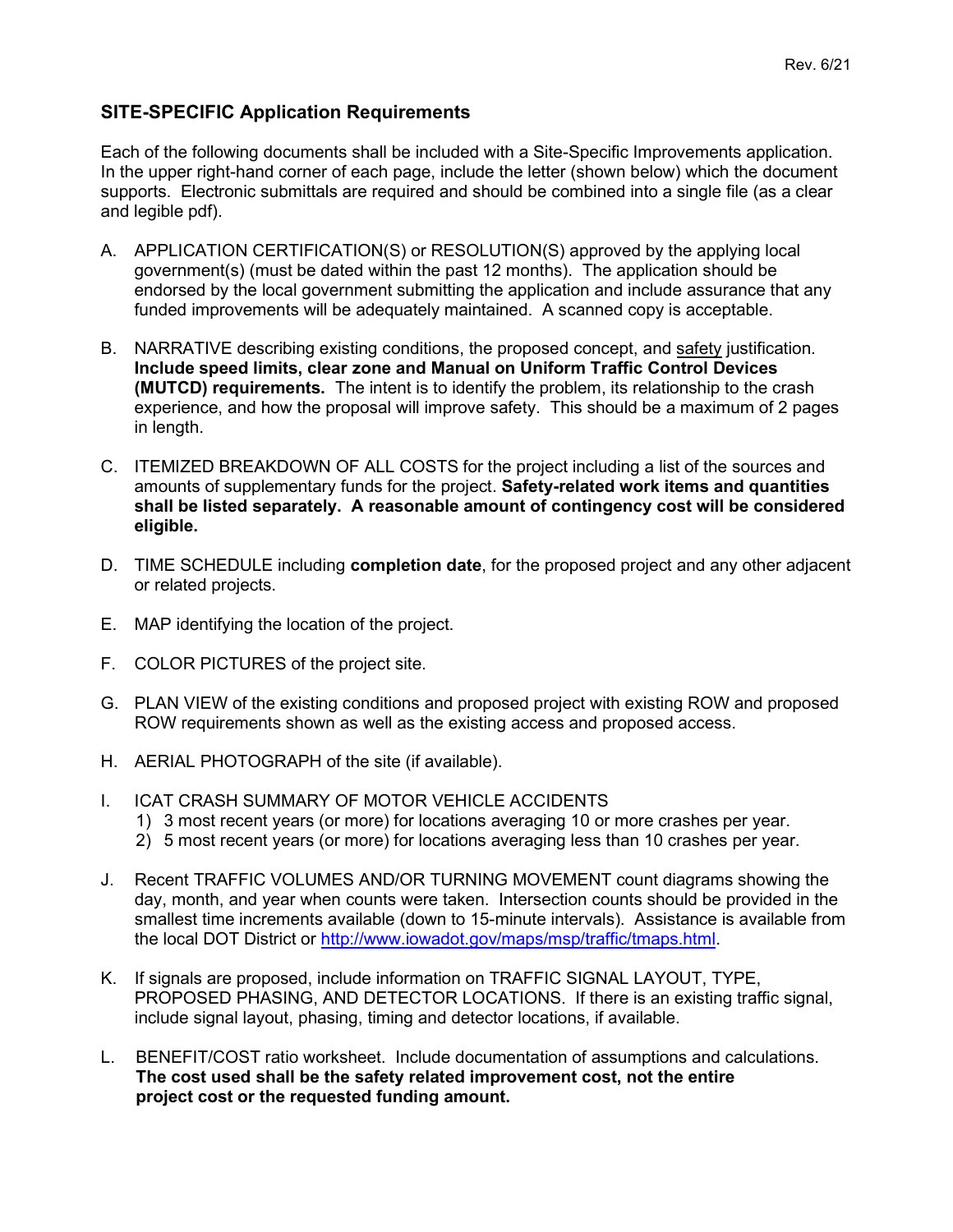## TRAFFIC CONTROL DEVICE Application Requirements

The following documents shall be included with a Traffic Control Device (TCD) application. In the upper right-hand corner of each document, write the letter (shown below) which the document supports. Electronic submittals are required and should be combined into a single file (as a clear and legible pdf) for each application.

- A. APPLICATION CERTIFICATION(S) or RESOLUTION(S) approved by the applying local government(s) (must be dated within the past 12 months). The application should be endorsed by the local government submitting the application and include assurance that any funded improvements will be adequately maintained. A scanned copy is acceptable.
- B. NARRATIVE describing existing conditions, the proposed concept, and safety justification. Include speed limits, clear zone and Manual on Uniform Traffic Control Devices (MUTCD) requirements. The intent is to identify the problem, its relationship to the collision experience, and how the proposal will improve safety. This should be a maximum of 2 pages in length.
- C. ITEMIZED BREAKDOWN OF COST for the project including a list of the sources and amounts of supplementary funds for the project. Safety-related work items and quantities shall be listed separately. A reasonable amount of contingency cost will be considered eligible.
- D. TIME SCHEDULE for the proposed project with a **completion date**.
- E. MAP identifying the location of the project.
- F. COLOR PICTURES of the project site.
- G. PLAN VIEW of the existing conditions and proposed project with existing ROW and proposed ROW requirements shown as well as the existing access.
- H. Recent TRAFFIC VOLUMES AND/OR TURNING MOVEMENT count diagrams showing the day, month, and year when counts were taken. Intersection counts should be provided in the smallest time increments available (down to 15-minute intervals). Assistance is available from the local DOT District or http://www.iowadot.gov/maps/msp/traffic/tmaps.html.
- I. If signals are proposed, include information on TRAFFIC SIGNAL LAYOUT, TYPE, PROPOSED PHASING, AND DETECTOR LOCATIONS. If there is an existing traffic signal, include signal layout, phasing, timing and detector locations, if available.
- J. B/C worksheet may be helpful, but is **not required** for consideration in the Traffic Control Devices category.